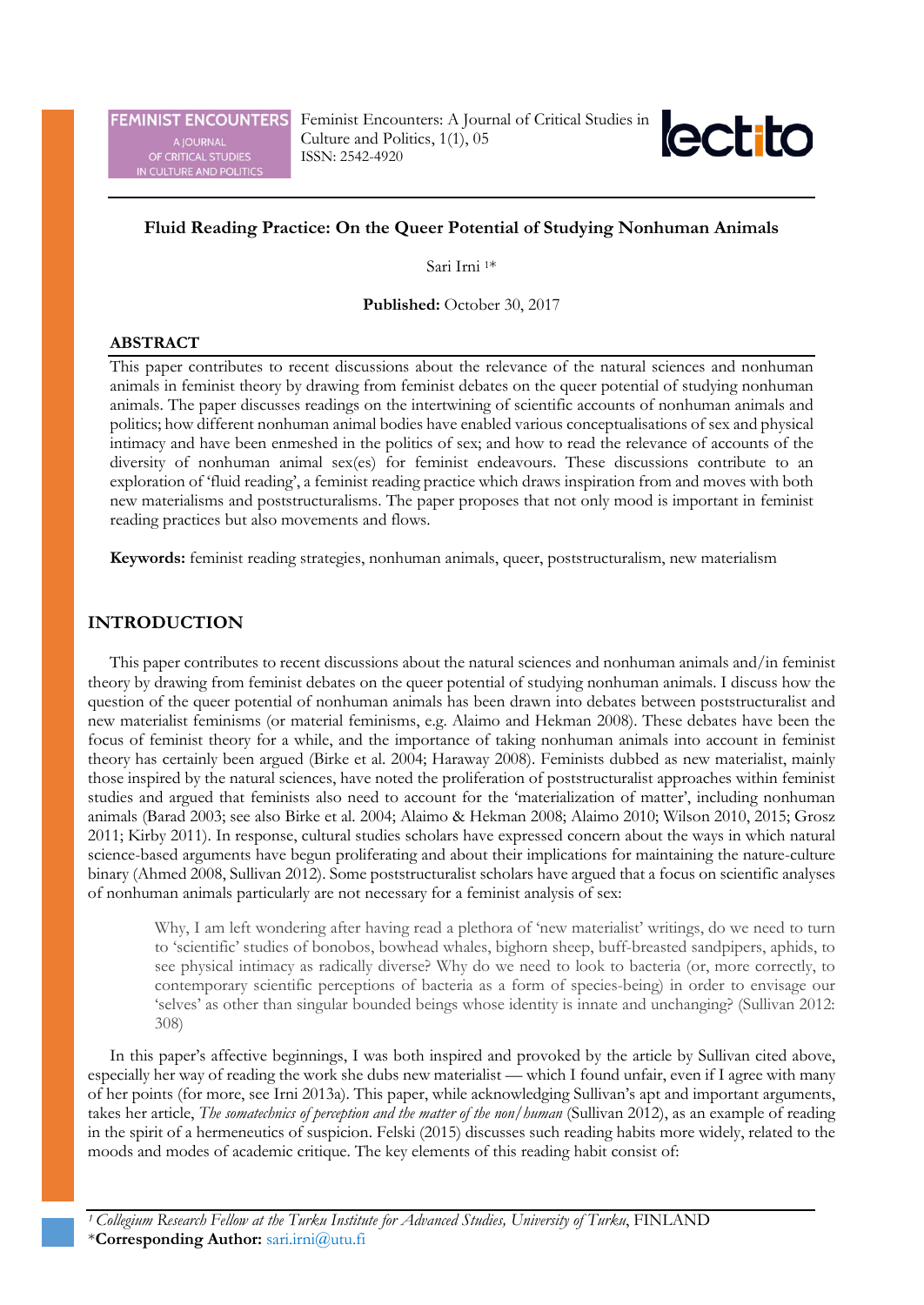a spirit of skeptical questioning or outright condemnation, an emphasis on its precarious position vis-avis overbearing and oppressive social forces, the claim to be engaged in some kind of radical intellectual and/or political work, and the assumption that whatever is *not* critical must therefore be *un*critical (2015: 2, emphasis in original).

This paper, then, explores my agreements and disagreements with Sullivan, both concerning nonhuman animals and the ways in which critique is put to work, particularly from the perspective of how nonhuman animals matter for feminist scholarship, critique and politics. However, my purpose is not only to examine Sullivan's work but also to develop an alternative strategy of critique.

I suggest that it is important to resist the tendency in recent debates of creating boundaries and gaps rather than inspiring exchange between poststructuralist and natural science-inspired feminist approaches. To provide an alternative to reading strategies which assume new materialism and poststructuralism as separate frameworks with a gap between, I explore what I tentatively call a 'fluid' reading strategy, inspired by new materialisms. From process philosophy, new materialists draw the idea of the world as affective and fluid movements (Kontturi 2014). Here, I do not endorse process ontology or make an ontological argument but rather, I explore a strategy of reading which attunes to feminist theory production and argumentation as *movement*.

My reading strategy is an attempt at sensitivity to the nuances of these debates, a deliberate attempt not to oppose nonhuman animal studies and new materialisms to poststructuralist feminisms but rather, to explore how, by drawing important points from both perspectives, the queer potential of becoming-with nonhuman animals can be assessed. Crucially, I am neither arguing *for* poststructuralist approaches *against* natural science-inspired new materialisms nor *for* new materialisms *against* poststructuralist approaches. Being influenced by both makes me move between what seems to be constructed as the different 'poles' of these debates. However, I am convinced of the importance for feminisms of 'staying with the trouble in serious multispecies worlds' (Haraway 2016: 12). That is, I believe discussion about nonhuman animals is indeed a valuable 'critique of our own'. Aligning with the trouble, I strive for a transdisciplinarity within feminism that draws inspiration 'beyond disciplines and beyond existing canons' (Lykke 2004: 96–97), in this case both from natural science-inspired new materialisms and poststructuralist feminisms.

In what follows, I discuss issues related to how and whether feminist theory becomes-with (Haraway 2016: 12) nonhuman animals.[1](#page-1-0) I first discuss poststructuralist understandings of the intertwining of science and politics and their implications for engagement with scientific accounts of nonhuman animals. Secondly, reading the feminist scholar of the history of sex hormones and genetics, Helga Satzinger (2012), I illustrate how a nuanced engagement with sciences which bridges poststructuralist critique and a material feminist account of the materiality of concepts (Barad 2007) enables us to account for how different nonhuman animal bodies have enabled various conceptualisations of sex and physical intimacy. This stresses the importance of accounting for how nonhuman animals are enmeshed in the politics of sex. Thirdly, by reading feminist work inspired by studies of nonhumans, particularly by Myra Hird and Stacy Alaimo, I discuss how to read the relevance of accounts of the diversity of nonhuman animal sex(es) for feminist endeavours.

My reading strategy is influenced by Sara Ahmed's note about reading as a 'labour of love' (Ahmed 2008: 30) and by Clare Hemmings' (2011) work on feminist genealogies and, particularly, their affective investments. I also agree about the importance of being sensitive to affects which emerge from the texts one is analysing (Hemmings 2013) and how these affects orient one's reading (Felski 2015). I have also read with admiration feminist texts where critical or analytic rhetoric is built by writing the author's position as implicated in rather than opposed to the problematics being discussed (e.g. Wiegman 2014). One key feature in writing one as implicated is to avoid 'founding gestures' which establish 'identity in and through differentiation' (Sullivan 2012: 302). I avoid founding gestures but suggest an alternative focus on differentiation: moving with the texts by striving to acknowledge multiple differences as well as multiple resonances in the process of 'becoming-with' other feminist texts. Slightly differing from Felski's (2015) analysis of reading, I suggest that suspicious reading is not merely about a suspicious mood but about a particular kind of movement, or rather, a stopping of movement — and inspiration — between theoretical perspectives and scholarly works. Drawing from both poststructuralist work and natural scienceinspired new materialist feminisms, I attempt an alternative, more fluid assessment of these approaches.

<span id="page-1-0"></span> <sup>1</sup> This Haraway-inspired becoming-with differs, for example, from the project of Deleuze and Guattari's notion of 'becoming animal', because, in the interpretation of Kari Weil, 'what Deleuze and Guattari see as a liberatory plunge into animal difference, outside the confines of human signification and into a state of animality', has 'little to say about the actual animals we live with' (2012: 16). See also Haraway's own critique of Deleuze and Guattari (2008: 30).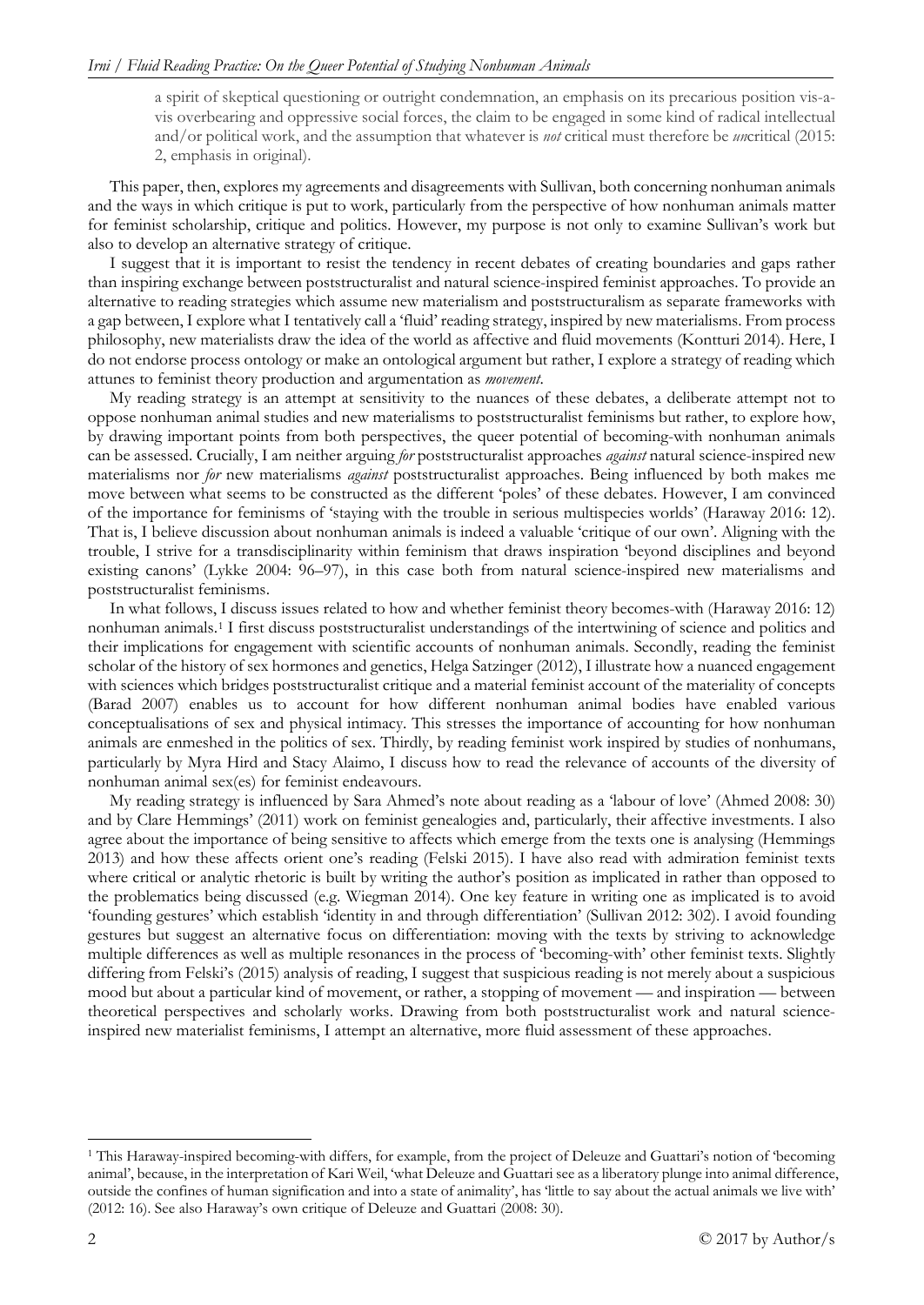## **ON SUSPICIOUS READINGS OF NATURAL SCIENCES**

Regarding politics, a crucial disagreement between 'poststructuralist' perspectives — approaches inspired, for example, by Foucault and Butler — and the 'new materialist' approaches concerns whether politics is a mere human endeavour or whether nonhumans should be understood as agentially part of it. Those inspired by new materialist or material feminist arguments view the focus on the nonhuman as not a 'worrying turn away from the more traditional grounds of feminist theory and politics', but instead, 'feminists can come to recognise how nonhumans can be constituted and thought in and through particular worlds in which "we humans" are but one nominated set of players' (Hird and Roberts 2011: 115). I am especially interested in what we make of scientific accounts of nonhuman animals. For some, scientific accounts are interesting, for example, because they can help in formulating how nonhumans are agential and, in this sense, can be seen as participating in 'politics' (e.g. Hird 2009a; Bennett 2010). In some poststructuralist perspectives — which are certainly not the only possible ways to be inspired by poststructuralisms (or Butler or Foucault) — the political is, rather, situated in human practices, and sciences appear in contrast to political endeavours. For example, political and feminist theorist Tuija Pulkkinen defines political thought in contrast to scientific endeavours:

By political thinking I mean seeing the contingency of things; seeing that things could also be differently. In this sense, political thinking can maybe best be contrasted to a universalized "scientific" approach that strives to unambiguously explain how things are in reality. (Pulkkinen 2011: 37, my translation)

A political analysis instead focuses on 'practices that are constitutive of discursive objects' (Oksala 2011: 289). This understanding, inspired by Foucault (for Oksala) or Butler (for Pulkkinen), involves a commitment to an ontology which is not stable and eternal, which can be politicised and which is ultimately a result of political struggles — a point I suggest is extremely important. However, Oksala then defines *agency* related to these struggles:

Foucault did not discover a previously unknown new agency, called practice. Practices do constitute subjects and objects, but practice is not a prime mover or a hidden engine that creates reality; *it is what people do*. (Oksala 2011: 289; my emphasis)

Here, change is articulated as a result of politics and what people do. According to such a critical feminist project, if *politics* is related to natural science, it is a project of outsider critique, showing how natural science research and its results are not neutral or objective. From this perspective, the results of scientific practices are products of human conceptualisation. If something other than human practices exists, it is not assumed to be agential, but as Oksala states, 'this preconceptual materiality can be objectified in different ways in different historical practices' (Oksala 2011: 290). Moreover, at least part of the 'metaphysical background beliefs operative in scientific research (…) can be fairly easily articulated and critically scrutinised' (Oksala 2011: 287). From this perspective, natural science conceptualisations hardly appear interesting, as such or for queerfeminist projects, because this approach implies criticising natural sciences suspiciously and 'from above' rather than allowing an encounter (movement towards) which can inspire queerfeminist analyses and further encourage accounting for the significance of scientific accounts of nonhuman animals for and in feminist theorising and politics.

A similar understanding of relations of science and politics is also implied within Sullivan's argument. In her article, politics is first and foremost situated in the visual: 'visuality is, by definition, an ethicopolitical phenomenon' (2012: 303). This, then, pertains to how we can understand scientific 'facts', and in her reading, this becomes problematic in 'new materialism'. Sullivan's critical strategy in answering the critique posed against poststructuralists is to suggest that new materialists themselves do what they purport poststructuralists do, namely make a distinction between nature and culture[:2](#page-2-0)

'The body' as it is (re)presented in the vision Alaimo and Hekman offer is imbued with or animated by something (they perceive as) other-than-cultural — a force which, by implication, must, one can only presume, be 'natural', fundamental, *a priori*. Moreover, this 'more-than-human' or 'other-than-cultural' force, this nature as agentic, is clearly conceived as separate from, at odds with and prior to 'humans', and the (instrumentalist) technologies with which we aim to apprehend the world. (Sullivan 2012: 301)

These technologies are called by Sullivan the 'somatechnics of perception', which constitute our vision. This pertains to how 'facts' are understood, or rather, questioned. Drawing, for example, from Donna Haraway, Bruno Latour and others, facts are always 'made':

<span id="page-2-0"></span><sup>&</sup>lt;sup>2</sup> In the case of making the distinction between nature and culture, I disagree with both the alleged critique of poststructuralists and Sullivan's reading of the new materialists, but this is not the focus of my present paper (see Irni 2013a, 2013b).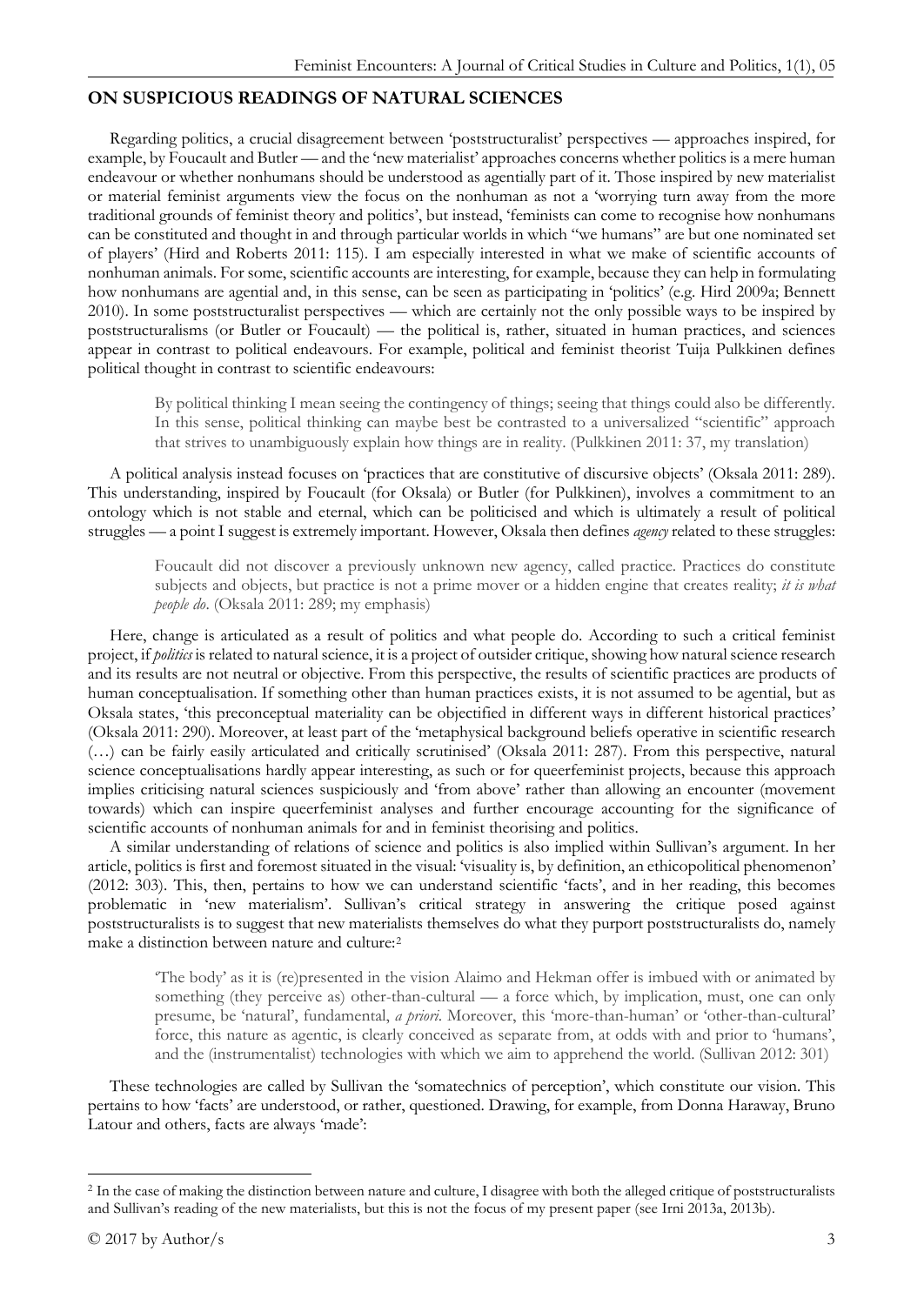Facts are (…) crafted, they are the vehicle and effect of particular technés, particular learned ways of seeing and knowing, particular orientations to the world, rather than a priori things-in-themselves. (Sullivan 2012: 311, note 9)

This concerns both facts about 'nature' and our readings of other scholarly work. Crucially, from this perspective, scientific studies cannot contribute much in terms of feminist politics – the politics, rather, being 'located' in the questioning of scientific visions. These approaches exemplify one way in which feminists relate to natural sciences, by way of *critique* in contrast to *engagement* (Hird 2009b: 330–331, 343). I suggest that here the crucial difference between critique and engagement is *not* between acknowledging the 'political' inherent in knowledge production (critique) and an *un*critical taking-for-granted of scientific perceptions (engagement). Rather, the engaging ('moving-with') approach, in addition to assessing non-innocent ways of knowledge production, instead accounts for more details and acknowledges differences within scientific endeavours. Because the type of above-mentioned poststructuralist arguments mostly bracket out the possibility of the sciences offering anything 'new' or inspiring for feminist politics, they generally also bracket out the question of how nonhuman animals might matter (or materialise) in discussions of whether natural sciences can inspire feminist politics.

### **ON EMBODIED CONCEPTS**

Below, I draw upon another feminist perspective on science, sex and nonhuman animals as my guide, that of science historian Helga Satzinger's (2012) account of the politics of gender concepts in the history of genetics and hormone research in Germany before the 1940s.<sup>[3](#page-3-0)</sup> Importantly, Satzinger's article suggests a profound intertwining of matter and meaning in the sense that scientific conceptualisations of sex are 'embodied', in this case by nonhuman animal bodies. Her work provides an example of how to bridge poststructuralist critique (she remains critical of scientific knowledge production in terms of the ways in which accounts of sex and race are produced) and those new materialist approaches which engage in detailed ways with the sciences. As Satzinger notes:

I also want to stress the point that we have no adequate terminology yet to describe and account for the *materiality of different bodies* while avoiding the gendered assumptions of the biological sciences. Even the *biological constituents of the body*, like 'cells', 'genes', 'hormones' and 'chromosomes' *embody gendered concepts*, which I hope to show. (Satzinger 2012: 736, my emphasis)

The idea that concepts are 'embodied' — in combination with understanding that no 'neutral' gender terminology exists — could be seen to tie together important points from both poststructuralist and natural science-informed analyses. For example, philosopher-physicist Karen Barad, one of the 'new materialists' Sullivan criticises, ponders concepts as 'defined by their specific embodiment' (2007: 143). For Barad, the insight by physicist Niels Bohr that 'concepts are not ideational but rather actual physical arrangements is clearly an insistence on the materiality of meaning making' (2007: 147). Such comments are effectively ignored by readings such as Sullivan's, which suggest that Barad and other 'new materialists' assume the above-mentioned nature-culture gap (see e.g. Sullivan's argument cited above, regarding 'agentic nature' being 'separate from, at odds with and prior to "humans"' and their '(instrumentalist) technologies'; 2012: 301). When comments such as Barad's are considered, however, the divide between new materialist and poststructuralist accounts seems less wide. Suggesting that the materiality of different bodies embodies concepts, Satzinger argues — alongside other feminist science studies scholars — that a 'material and practical framework is important in explaining why certain concepts were developed and applied' (2012: 750). The idea of embodied concepts allows an *activity or recalcitrance of matter* — in this case, in the form of what nonhuman animal bodies enable or disable for scientists — called for by new materialists. It also suggests the inextricable intertwining of 'nature' with concepts of sex.

One of Satzinger's examples is the cross-breeding experiments started in 1913 by geneticist Richard Goldschmidt, attempting to reconcile a genetic understanding of inheritance with embryologic development notions. The older embryology saw sex differences as resulting from the development of an originally 'bisexual'

<span id="page-3-0"></span> <sup>3</sup> Examples of some of the most discussed feminist scholars who have engaged with the sciences include Elizabeth Grosz (2011) and Elizabeth Wilson (2015). Despite this — space not allowing for an extensive exploration with many different scholars — I want to engage with Satzinger's work. This is because of my own personal interest in histories of the so-called sex hormones but also because Satzinger's empirically rigorous and politically interesting work is not as well known in the feminist Anglo-American mainstream and, as such, deserves to be discussed more. I am also tempted to foreground scholarly work which engages with both sex and race in relation to science and which does not take a stance against poststructuralist feminisms or new materialisms. With this choice of a discussant, I also aim to show that scholarly work which could be read as 'critique' can also be utilised with 'new materialist' work without the need to consolidate the existing boundaries between poststructuralisms and new materialisms.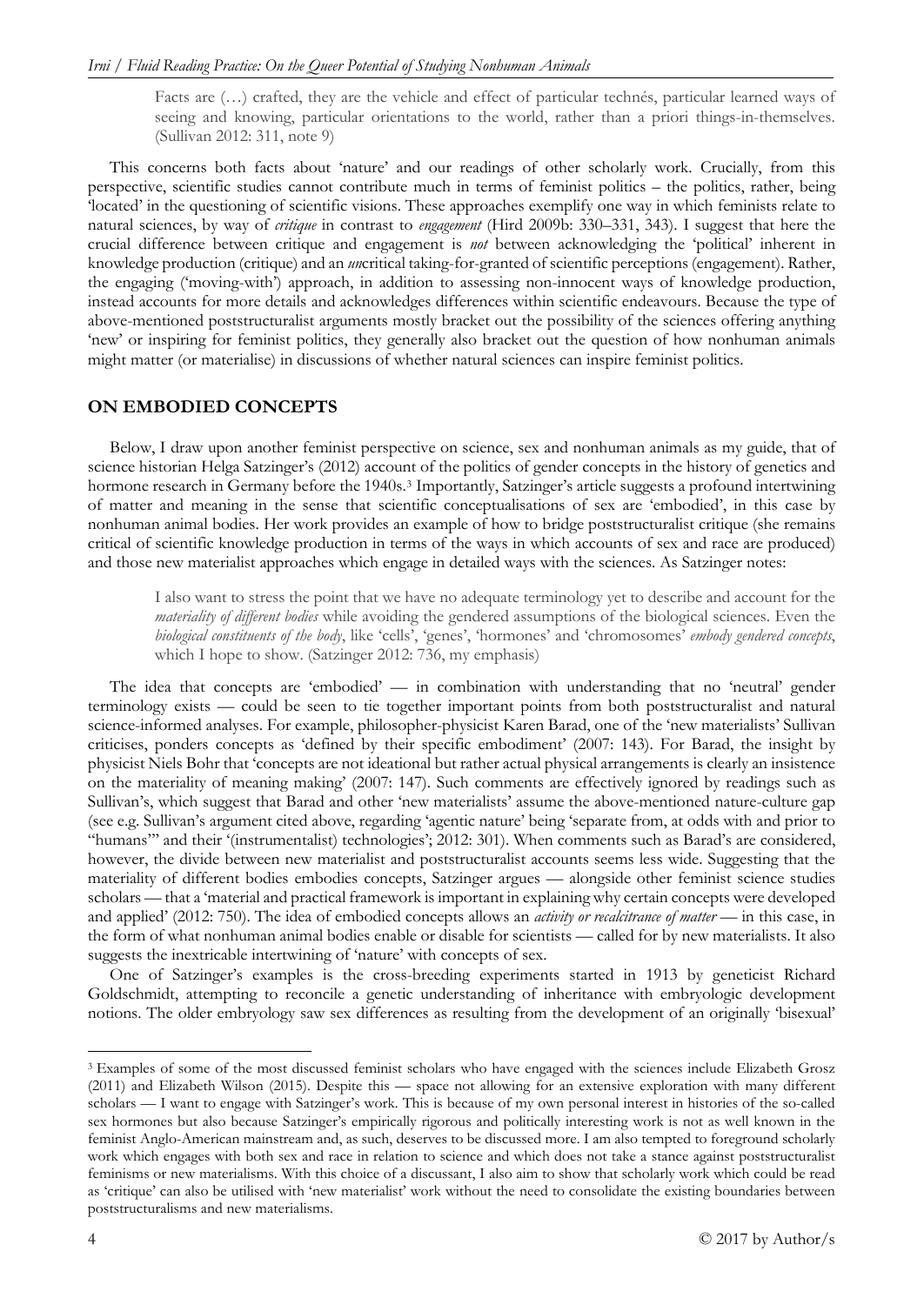embryo; according to embryological understanding at the time, every organism had potential to develop in more than one direction in terms of sex. However, the then-dominant chromosomal theory — based on researching animals such as the fruit fly Drosophila — postulated a strict binary difference in sex determination; the organism would develop either into a female or a male.

Accounting for the material conditions of the development of early genetics, Satzinger suggests that in addition to the importance of the microscope and research techniques involving staining, a precondition for developing the chromosomal theory of heredity was 'a new interpretation of fertilisation as the fusion of two morphologically and functionally different germ cells' (Satzinger 2012: 742). Zoologist Theodor Boveri and his wife Marcella Boveri, who also contributed, researched sea urchins and a parasitic worm called Ascaris megalocephala, because both species had male and female forms and therefore, according to the zoologists, could model human heredity. However, because spermatozoa only contributed chromosomes but egg cells also contributed cytoplasm, in order to see their inputs as equal, a particular interpretation of the cytoplasm's function was required, foreclosing the idea that the cytoplasm could also contribute to inheritance. As Satzinger suggests, in Boveri's work, the cytoplasm was considered important 'but only during the embryonic development of the organism'. Satzinger adds:

Here was the realm of female influence, which could be framed in the classic notion of nutrition, care and guidance. (…) For the following decades, this hierarchical gendered order of the cell and hereditary processes created a blind spot for genetics, which focused on the genes in the chromosomes only. Processes of cytoplasmatic organisation of the 'hereditary substance' have since slowly come back into focus under the name of epigenetics. (Satzinger 2012: 744)

While Boveri, whose sea urchins enabled accounting for the importance of cytoplasm, at least acknowledged its importance in an organism's development and its cooperation with chromosomes, further developments pushed the cytoplasm virtually aside. Importantly, the binary account of sex related to heredity strengthened by these developments was not only a question of scientists' binary assumptions but of what the *bodies of the model organisms* enabled the scientists to conceptualise. With fruit flies, the 'investigation into heredity was reduced to crossbreeding experiments in the search for genes on chromosomes' (Satzinger 2012: 745). Influential in this work was Thomas Hunt Morgan's research, which used the fruit fly Drosophila melanogaster as a model organism. As Satzinger notes, utilising this fruit fly was well suited for the 'establishment of a theory of the gene as sites on the chromosome', but it was 'not as well-suited to investigating the interaction of chromosomes and cytoplasm' (Satzinger 2012: 745). When Drosophila research became popular, the dual, hierarchical gender assumptions in genetics were strengthened rather than questioned. In this sense, scientific gender conceptualisations can be interpreted as 'embodied' — by, among other things, the nonhuman bodies utilised in the experiments.

Goldschmidt, in turn, studied different populations of the gypsy moth Lymantria dispar. These experiments did not support the idea of a strictly binary sex:

Certain combinations of different populations resulted in offspring which no longer showed clear signs of being male or female, such as wing pigmentation or size and morphology of the antennae. Goldschmidt termed these specimen 'intersexes'. He claimed that he could produce all stages of intersexes between male and female by choosing the appropriate populations for his experiments. (Satzinger 2012: 746)

Based on this, Goldschmidt argued that 'every individual organism and even each of its cells had the potential to develop in the male or female direction, with all intermediate stages possible' and that 'masculinity and femininity were not two exclusive binary possibilities, but rather admixtures' (Satzinger 2012: 746). He further suggested that there was no pure masculinity or femininity, but rather, that both were present in each individual, but one or the other may prevail. He could then argue for the decriminalisation of homosexuality 'as one of many natural ways of being' (Satzinger 2012: 746). He also participated in discussions about what was then called 'hermaphroditism', arguing that such individuals should not be assigned to female or male categories, because they did not fit into them (Satzinger 2012: 746). This story suggests that it was not only political ambitions or the human somatechnics of perception that were important, but also the ways in which different scientists conceptualised sex as 'embodied' — by basing their arguments on nonhuman animal bodies. In this sense, research based on nonhuman animals has enabled seeing a multiplicity of sexes as well as what Sullivan (2012: 308) calls seeing 'physical intimacy as radically diverse'. This point does not 'counter' Sullivan's argument but rather, bridges natural science-inspired arguments and poststructuralist arguments, Sullivan's included.

However, Goldschmidt's *völkisch* and right-wing contemporaries used his research completely differently. Fritz Lenz was a racial hygienist and became a leading human geneticist during the Nazi era. Lenz also studied Lymantria dispar but used both his own and Goldschmidt's results to justify racial hygienic thinking rather than to argue for acceptance of human variety. Satzinger explains: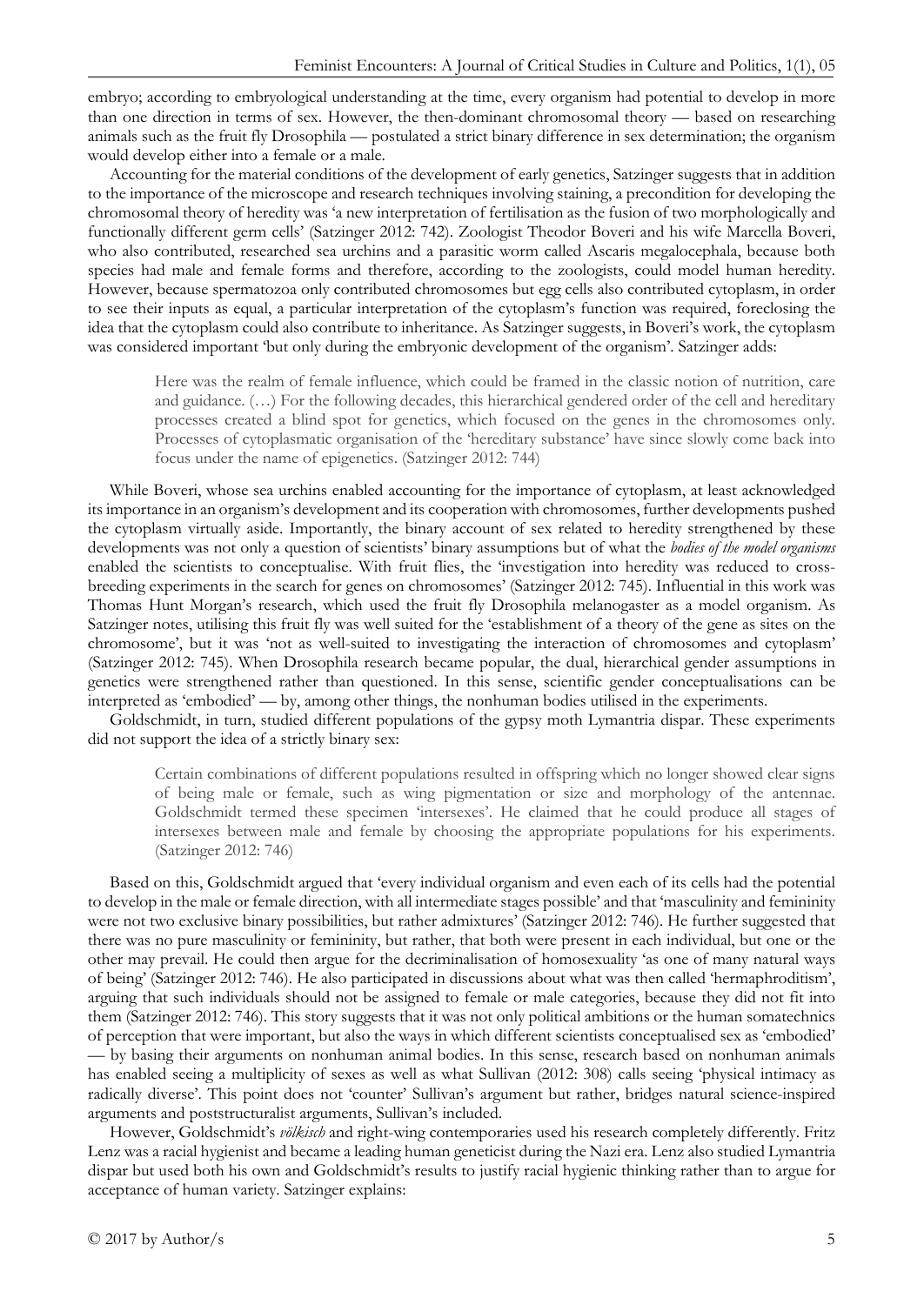For Lenz and his völkish colleagues, the Nordics or Aryans were the most highly developed race. They were characterised by the most pronounced physical and mental difference between men and women, which was marked politically by their difference in their legal status. Lenz saw the blurring of a clear binary human gender order, as it unfolded in the years of the Weimar Republic, as a dangerous sign of racial degeneration. Using the results of Goldschmidt's cross-breeding experiments, Lenz claimed that miscegenation ('Rassenmischung' or even 'Rassenschande') was the genetic cause for this process. (2012: 747)

At this point, miscegenation was mainly seen concerning marriages between so-called Aryans and Jews; the idea that marriages between Jews and 'Germans' (as if Jews could not be Germans) produced degeneration 'by effeminising men and masculinising women' had long circulated. Marriage bans were instituted by the Nuremberg laws in 1935. In 1920s genetics, interpretations based on cross-breeding experiments with gypsy moths strengthened these ideas, which were also used in arguing against women's rights:

According to Lenz and his allies, the highly visible New Woman of the Weimar republic, female suffrage and the efforts to invent new gender orders beyond the heterosexual matrix of strict binaries could be understood as a genetic process of degeneration. (Satzinger 2012: 747)

Even if Satzinger also mentions a range of more empowering arguments based on the sciences during her 1900–1940 study period, the different, contradictory uses of the sciences explain why she argues that feminists should refrain from relying on the sciences when doing feminist politics. In this sense, Satzinger's own analysis despite fine engagement with the nuances of scientific endeavours —consolidates a divide between feminism (assumed to consist of non-scientists?) and science. However, the value of this paper for the task of exploring the queer potential of becoming-with nonhuman animals is in her sensitive attending to the embodiment of nonhuman animals in theories of sex. She shows in detail the relevance of not only the gendered and racialised assumptions guiding scientific interpretations but also the significance and participation of different and particular nonhuman animal bodies — how they have embodied and enabled different conceptualisations and politics of sex and race. In this sense, her study exemplifies how nonhuman animal bodies are hard to extract from feminist concern about and critique of the politics of sex. Therefore, I see much value in feminist accounts which attend to how, for example, 'bonobos, bowhead whales, bighorn sheep, buff-breasted sandpipers, aphids' (Sullivan 2012: 308) and other critters embody concepts related to sex and the sexuality also of humans and, at times, how they participate in broadening both scientific and political perspectives on sex.

## **ON READING SCIENCE-ENTHUSIASTIC FEMINISTS**

In my reading, Sullivan's suspicion towards studies of nonhuman animals stems from her way of responding to two different but intertwined questions. One is the question about relations between the natural sciences and what Hemmings (2011) calls 'interdisciplinary humanities', and the natural science-inspired feminist arguments where feminists are encouraged to take into account the activity of 'matter' (e.g. Barad 2003; Birke 2003; Hird 2009a, 2009b; Kirby 2011; Wilson 2010). The other question concerns accounting for varieties of what is called 'sexual behaviour' in nonhuman animals. Sullivan is critical of arguments she reads as suggesting that feminists make 'scientific studies' primary, in other words, the assumption that scientific studies both enrich feminism and produce knowledge feminism cannot do without:

I am both sceptical about, and uncomfortable with, the idea that we must turn to the voice of authority (in the guise of science or male philosophers) in order to see clearly, and so for strategic ethico-political reasons, I will resist such a move. (Sullivan 2012: 308)

I read this as connected to her reading that sex and sexuality are primarily understood in the sciences in relation to species-being. Let me emphasise these parts of her argument:

Why (…) do we need to turn to *'scientific' studies* of bonobos, bowhead whales, bighorn sheep, buffbreasted sandpipers, aphids, to see physical intimacy as radically diverse? Why do we need to look to bacteria *(or, more correctly, to contemporary scientific perceptions of bacteria as a form of species-being)* in order to envisage our 'selves' as other than singular bounded beings whose identity is innate and unchanging? (Sullivan 2012: 308, emphasis added)

In terms of species-being — what Sullivan sees these studies as being about — I interpret her worry as concerning the reduction of sex and sexuality to a question of species-specific reproductive practices, thus neglecting cultural aspects involved in sex and the sexual practices of humans, as well as ways in which these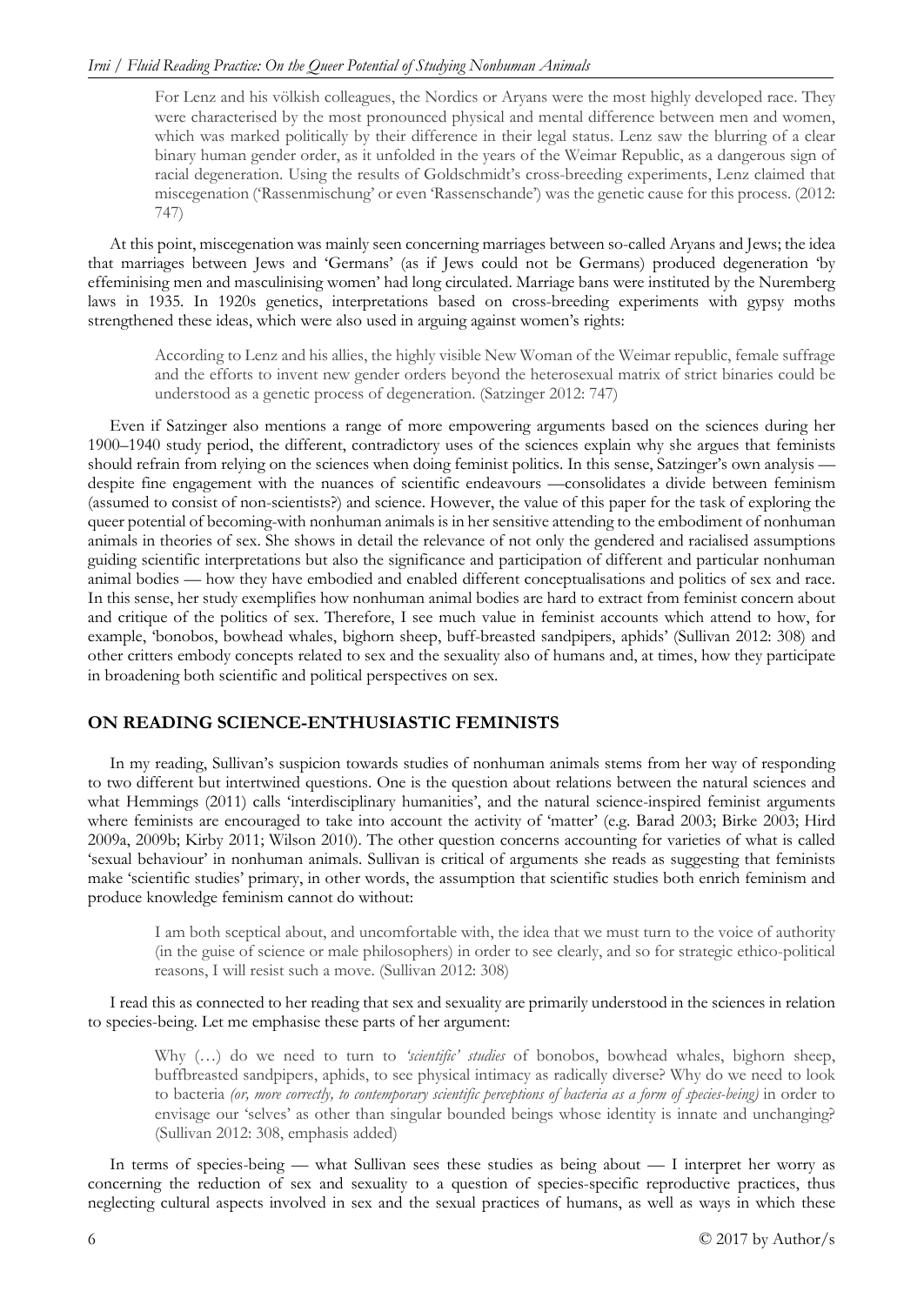#### nonhuman practices are interpreted as 'sexual' (for a similar argument, see Kulick 1997). My interpretation of Sullivan relies on the following:

It is a small, and seemingly logical step then [after positing matter and nonhuman animal behaviours and morphologies as 'more-than- or other-than cultural'] to imagine 'sex' in terms of agentic physical/material processes — the ejaculation of semen, the contraction of nerves, increased blood flow, muscular spasms, the production and release of pheromone-soaked scent and so on, which combine in ways that make sex as an act which occurs (usually, but not always) between members of a particular species, visibly self-evident. (Sullivan 2012: 309-310)

Sullivan adds that 'this particular vision constitutes life in terms of species-being' rather than being a description of that which exists as such (2012: 310). I agree here, in the sense that I also find it problematic if readings of sciences which promote binary understandings of sex and sexuality, such as very particular evolutionary narratives, are assumed as a truth-base for feminism in the understanding of sex and sexuality (for an example of such an argument, see Rotkirch 2003). I find this problematic, particularly if it is assumed as a one-way interdisciplinary relation, where natural sciences are simply assumed to provide 'hard facts' about nature, without simultaneously claiming that natural scientists themselves need to take seriously ways in which what Sullivan calls somatechnics of perception affect their work (see also Ahmed 2008; Irni 2013a; Kulick 1997: 231; Roy 2008). However, note that feminist work, and Myra Hird's particularly (Hird has focused on bacteria, and Sullivan seems to refer to her in the comment above on bacteria), also problematises the centrality of binary sex in evolutionary narratives, including the problematisation of what the very notions of sex or reproduction indicate, and Hird's work focuses on evolutionary narratives based on species mergence rather than differentiation (Hird 2009a: 83, 91–115; Hird 2012). This means that for feminist scholars inspired by biological sciences, understanding nonhuman bodies far exceeds any simplistic narratives which lead to imagining sex as 'the ejaculation of semen, the contraction of nerves, increased blood flow, muscular spasms, the production and release of pheromone-soaked scent and so on', as expressed by Sullivan.

Indeed, another background intertwined with Sullivan's arguments derives from discussions raised by the biological sciences and from studies which have shown varieties in various species in terms of what these studies call 'sexual behaviour'. Those enthusiastic about these developments argue, for example:

Notwithstanding the sheer delight of dwelling within a queer bestiary that supplants the dusty, heteronormative Book of Nature, the recognition of the sexual diversity of animals has several significant benefits. Most obviously, scientific accounts of queer animals insist that heteronormativity has damaged and diminished scientific knowledge in biology, anthropology, and other fields. (Alaimo 2010: 54)

Sullivan makes the focus on nonhuman animal research problematic by analysing Myra Hird's (2008) article 'Animal Trans' as well as her research on bacteria. Sullivan is not convinced that such studies help us 'see physical intimacy as radically diverse' (2012: 308; see the longer quotation in the introduction). Her concerns seem to align with those of other critics, who argue, for example, that gay rights advocates might be 'better off relying on other discourses through which civil rights are claimed', because '(s)uch evidence remains inconclusive, uneasily generalizable across species, subject to wildly divergent interpretations, and likely to fail the endeavor of understanding animal behavior on its own terms' (Chris 2006: 165; cited in Alaimo 2010: 58). Sullivan argues that the problem lies in the following, referring to her reading of a particular white optics as exemplified by a Scottish 'Lady of Quality', Janet Schaw, who belonged to the eighteenth century colonial elite and who tells a story in her journal about misperceiving black children as monkeys:

In each case, organisms perceived as belonging to a particular species (in terms of 'genus' and 'sexuality') are looked at, their being is interpreted (and thus constituted) in and through a perceptual schema that is particular to those who are doing the looking; a universalizing (anthropomorphic and/or colonizing) heteronormative optics that reduces alterity to its own terms, in much the same way as the encounter between Schaw and the anonymous 'non-human' 'negro children' does. (2012: 305)

I agree that reducing alterity to one's own terms remains problematic, an example being the labelling of particular animals as 'queer'. However, this is also acknowledged by Myra Hird, who critically analyses her own previous text:

The problem with my [earlier] argument, it seems to me now, is that I read nonhuman living organisms through the lens of queer, rather than critically reflecting upon how we socioculturally constitute queer and how we might read queer through a nonhuman lens. (…) we need to resist the temptation to name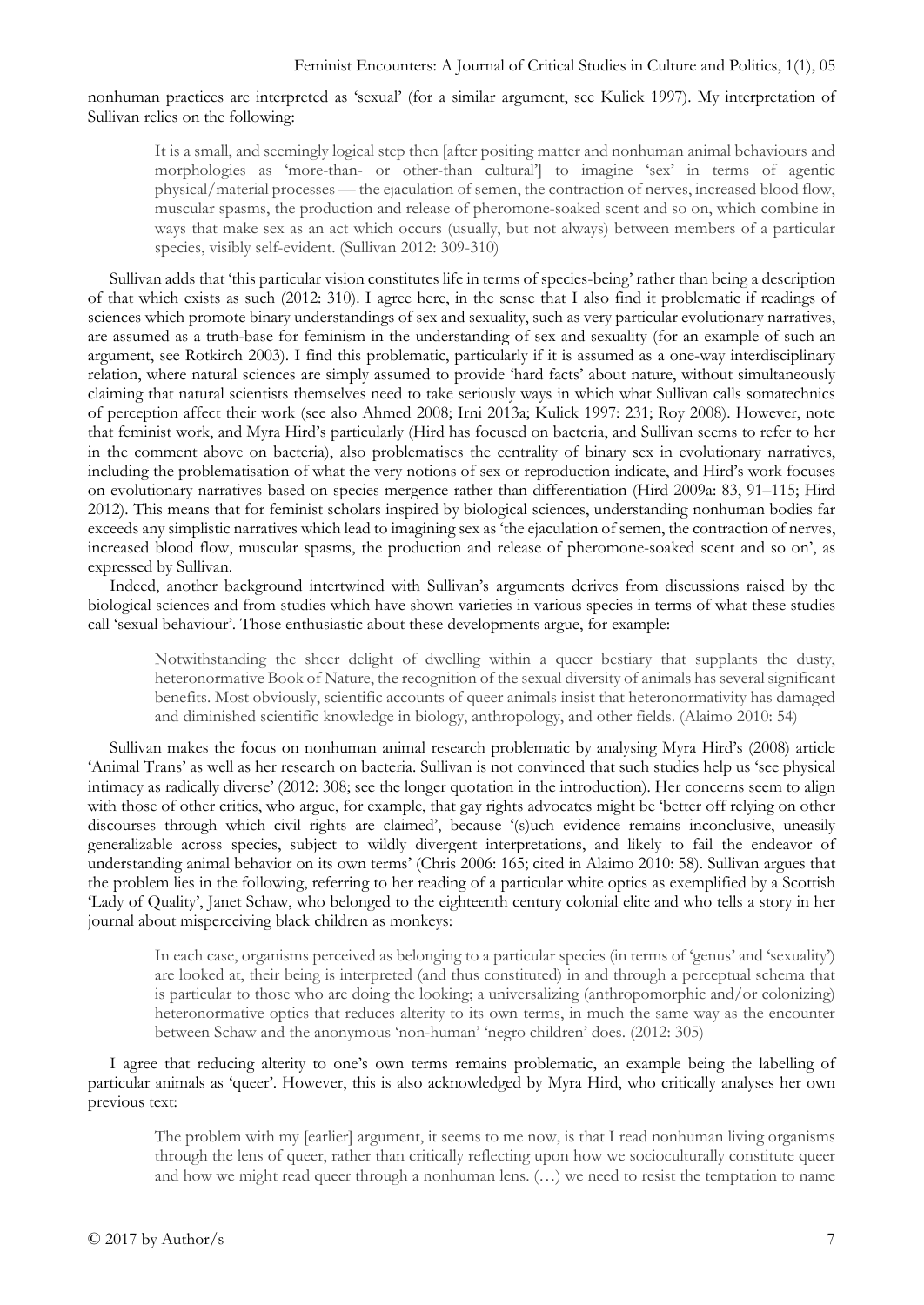certain species as queer. (…) It is much more interesting to consider how we might understand trans in humans from, say, a bacterial perspective. (Hird 2008: 242–243, cited in Sullivan 2012: 306)

#### Yet Sullivan is not convinced by her argument and suggests that:

there nevertheless remains the problematic conflation in her schema, of seeing otherwise, of "reading through a nonhuman lens", with a move beyond (the limits of) "culture-centrism" which she associates with a particular kind of poststructuralist feminist enterprise; one that overlooks, fails to recognize, or misperceives that which is seemingly beyond or other than, "culture" (Sullivan 2012: 306).

Here I claim that Sullivan's reading, however, amounts to a hermeneutics of suspicion, as described by Rita Felski (2015: 1), where 'the task of the social critic is now to expose hidden truths and draw out unflattering and counterintuitive meanings that others fail to see.' Paradoxically, while Sullivan criticises Hird for criticising poststructuralism (for failing to see), Sullivan's own reading posits a similar argument; even if Hird has transformed her own thinking, she (still, according to Sullivan) criticises poststructuralism and fails to see a problem in her own enthusiasm with bacteria and the inspiration which various biological arguments can give. However, Hird's example cited by Sullivan to back up her argument contains no explicit criticism of feminists or poststructuralists in general. In other words, I see no necessary connection between critique of poststructuralism and engagement with biological sciences, and I suggest that Sullivan's critique here constructs an unnecessary gap between poststructuralism and such engagement in Hird's text.

I also find the analogy Sullivan constructs between racialisation and Hird's and other 'new materialist' arguments not to be so useful:

These founding gestures (which are central to Hird's thesis, and typical of new materialism more generally) seem to me to share much with the somatechnics of perception at work on that hot December day in 1774 when Janet Schaw encountered the anonymous 'nonhuman' 'negro children' (…)' (Sullivan 2012: 307)

As Sullivan does not specifically show any racialisation in Hird's work or other new materialists she discusses, I suggest that this move, rather than being an apt critique of the work she discusses, risks amounting to framing oneself as engaged in 'radical intellectual and/or political work' (Felski 2015: 2). Sullivan, *while* drawing on 'white optics' as a key notion of her critical endeavour (which is fine), *ignores* the postcolonial critique by which some of those whom she labels new materialists, for example, Karen Barad, have been inspired (see Irni 2013a: 357–358). The analogy to racialisation therefore appears first and foremost as serving to strengthen Sullivan's argument and her position as critic, rather than doing apt critical work in terms of her reading of the 'new materialists' she cites. (Note that I am *not* arguing that new materialism per se is free from white optics; see also Irni 2013a.)

That said, I read Sullivan as suggesting that the problem is not the analysis of nonhuman animals per se (she refers appreciatively several times to Haraway, including Haraway's (2008) *When Species Meet*). Rather, the problem is whether such readings assume that the behaviour of nonhuman animals can be approached without any 'somatechnics of perception' and be used as a critique against poststructuralist feminists and their 'inability' to see 'beyond' culture. In my reading, Hird's (2008) point is to approach critically neither feminists in general nor poststructuralist feminists particularly. Instead, she specifically criticises a few trans-unfriendly feminist arguments that posit cis-women as more authentic or natural than other women. According to Hird, these arguments are based on human-centred understandings of technology (an assumption that human transformations of sex characteristics are not natural because they involve technology) as well as a binary ontology of sex assumed as natural. As Hird shows, these arguments do not hold if 'nature' is read in terms of various nonhuman critters and their ability to use technology, and if the many-faceted variations of sex and sex transformations are assessed.

I agree with Sullivan that it is problematic if arguments derived from the natural sciences are taken as primary *as such,* compared to cultural studies and humanities. However, I do not read Hird's project in terms of queer and trans politics involving 'the idea that we must turn to the voice of authority (in the guise of science or male philosophers) in order to see clearly' (Sullivan 2012: 308). Neither does Hird's project simply consist of making an analogy between trans persons and the sex transformations of nonhumans (such projects are also criticised by Kulick 1997) — an analogy which might involve a problematic reading of nonhuman animal behaviour in human terms. The point of Hird's critique, in my reading, is not that biological sciences should exert an authority which decides whether feminisms should be inclusive or whether particular types of passions, behaviours or identities are acceptable, - but rather, it is her problematisation of assumptions related to nature, the natural and authenticity. I read this, rather than as reductionist endeavour, as transdisciplinary work contributing to assessing how feminist theory becomes-with nonhumans.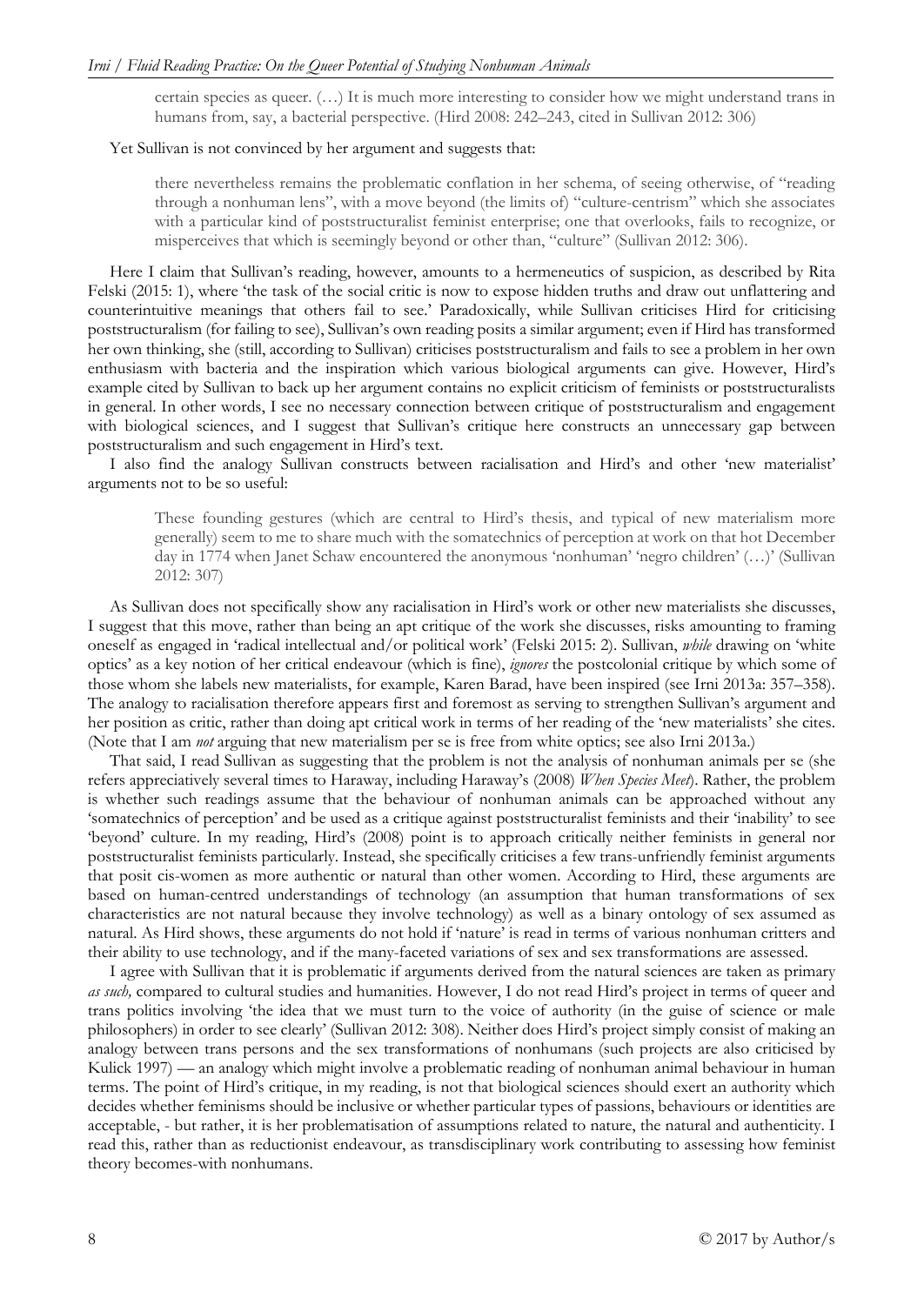### **ON THE AWE-SOME SEX(ES) OF NONHUMAN ANIMALS**

The problematics of interpreting nonhuman animal behaviour and making analogies to human behaviour (e.g. in Kulick 1997) and of forgetting the somatechnics of perception (Sullivan 2012) raise yet another kind of challenge. It is appropriate to ask whether some of these studies, such as Sullivan's, that criticize feminist scholarship inspired by nonhuman animal studies draw their argument from the human-centred assumption that nonhuman animals do not have culture. Stacy Alaimo notes:

In terms of environmental ethics and politics, it is crucial to acknowledge animals as cultural beings, enmeshed in social organizations, acting, interacting, and communicating. An understanding of animal cultures critiques the ideology of nature as resource, blank slate for cultural inscription, or brute, mechanistic force. (2010: 60)

Even if Sullivan argues that it is problematic to perceive nonhuman animals as outside of culture, her solution is not to recognise culture in nonhuman animals but, rather, to question the relevance of scientific accounts of nonhuman animal sex for feminist critique. She assumes that nonhuman animal behaviour is in scientific accounts (necessarily?) misperceived by researchers, and that animal alterity is reduced to the researchers' own terms (Sullivan 2012: 305). Here, I suggest, is another instance of the hermeneutics of suspicion. The point of feminist discussions as I read them is not to make direct, simple analogies between nonhuman animal and human behaviour but is to approach nonhuman animals from the perspective of the complexity and diversity of the animals' own behaviour. In addition, discussions such as those of Alaimo (2010) and Hird (2009a, 2012) criticise heteronormative assumptions and the linking of sex and reproduction in the biological sciences as well as recognising that humans are not so unique in their capacities, after all. Within research concerning queer and trans perspectives with respect to nonhuman animals, there may be simplifications, but this does not mean these perspectives should be wholly neglected and their value for feminisms denied. Alaimo (2010: 66), for example, criticises some accounts of nonhuman animals for offering interpretations which clearly anthropomorphise nonhuman animal behaviour, for example in discussing domestic violence or divorce in nonhuman animals. Instead of concluding from these challenges that studying nonhuman animal behaviour is useless or is necessarily problematic, Alaimo calls for accounts which give value to 'scientific accounts of sexual diversity in nonhuman animals, in the sense that these accounts are accounting for something — something more than a (human) social construction' (2010: 67).

I do not interpret Alaimo to be arguing that animal behaviour can be accessed 'as such' without the 'somatechnics of perception,' to use Sullivan's terminology. Rather, I interpret the quotation from Alaimo given above as acknowledging the diversity of nonhuman animal behaviour. Sullivan herself criticises the introductory chapter to the book *Material Feminisms,* by Alaimo and Susan Hekman, giving the impression that these scholars fiercely oppose poststructuralism (Sullivan 2012: 300–301). Yet in that introduction, we find a comment (concerning the chosen authors in the book), which guides my reading of Alaimo also with respect to her nonhuman animal accounts:

We have brought together thinkers who are attempting to move beyond discursive construction and grapple with materiality. A central element of that attempt, however, is to build on rather than abandon the lessons learned in the linguistic turn. (Alaimo and Hekman 2008: 6)

I read such an approach, for example in Alaimo's argument, that a feasible account of 'sexual diversity in nonhuman animals' simultaneously 'encourages an epistemological-ethical stance that recognizes the inadequacy of human knowledge systems to ever fully account for the natural world' (2010: 67).

In a sense, Sara Ahmed's (2000) notion of strange encounters may enable an understanding of these challenges. Ahmed problematises cultural understandings of the 'strange', noting that some persons are culturally *recognised* as strangers rather than inherently being unfamiliar. In this process, both strange and familiar become effects of a particular somatechnics:

Perception, then, is both the vehicle and effect of a particular situated somatechnics, an orientation to the world in which the I/eye is always-already co-implicated, co-indebted, co-responsible. (Sullivan 2012: 302)

For Sullivan (and other poststructuralists and most new materialists, I would claim), this means that nonhuman animals cannot be approached *as such*. While I agree with the importance of accounting for the somatechnics of perception, at this point, Sullivan's reading can be said to create an impasse; it appears as though the reading of queer potential in scholarship on nonhuman animals can only involve a problematic, unreflected conflation of human concepts of nonhuman animal life. (However, as pointed out above, sometimes it may be the other way around, as sometimes it is the matter of particular nonhuman animal bodies which enables human concepts.)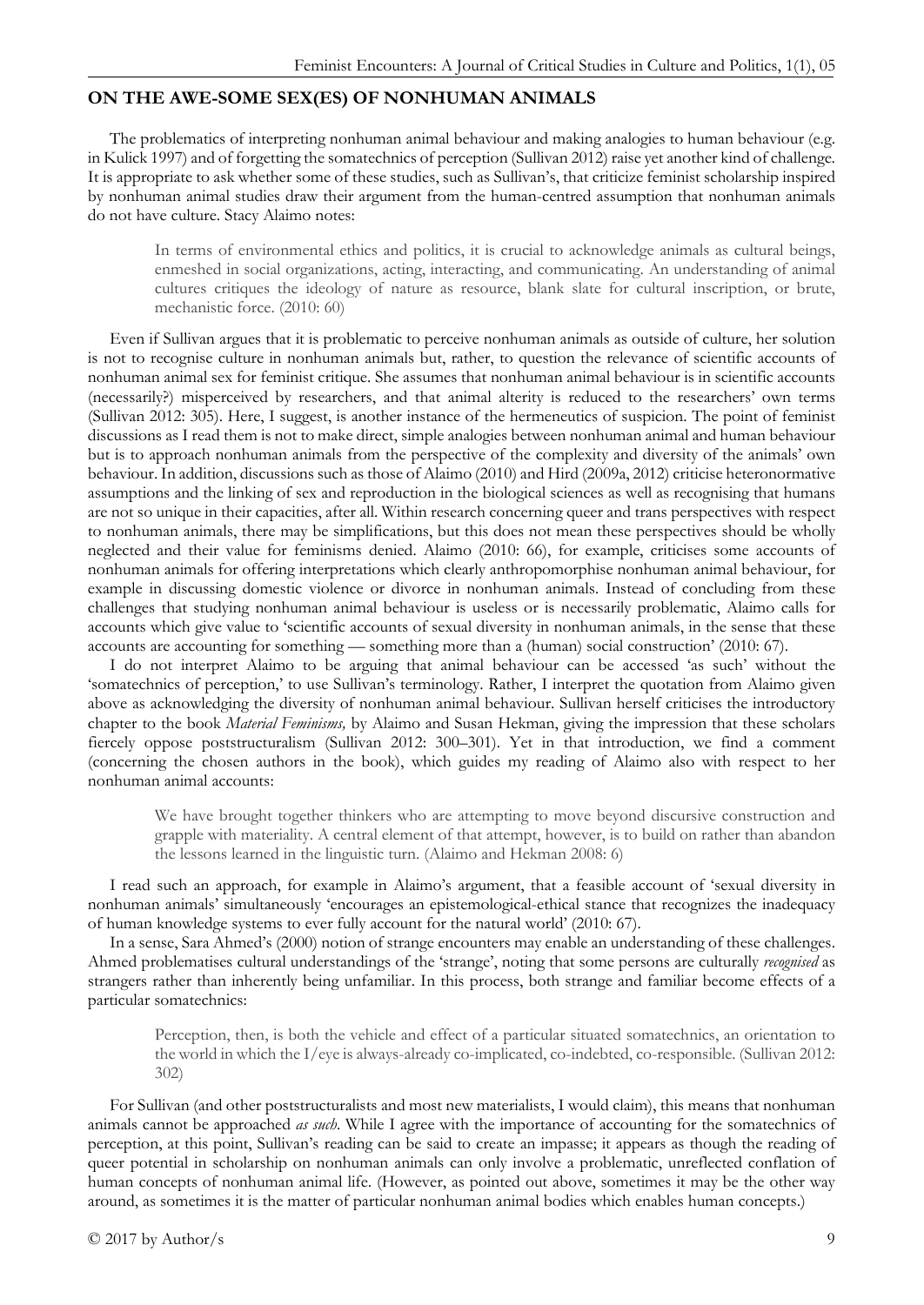Attempting to read those inspired by queer accounts of nonhuman animals — such as Alaimo — in a more benign way, I suggest that studies which *queer* nonhuman animals themselves involve struggling with learning to see nonhuman animal sex otherwise, to *broaden* all-too-familiar patterns of seeing.

I propose that this learning to see otherwise has its own value, which is not dependent on how contested these readings of nonhuman behaviour might be within the sciences in question. As I interpret Alaimo, the value of research on varieties of animal sexual behaviour is mainly in the *affective opening up of imagination* to new possibilities in thinking about sex and gender (Alaimo 2010: 67–68). Crucially, I interpret this to suggest that this opening up relates to the fact-value assumed of these studies (=that they are science) and that, for example, science fiction would not do the same affective job. However, rather than reading Alaimo as implying an argument against poststructuralism or for believing uncritically in 'facts', I read this opening up as a sort of 'becoming-queer-with nonhuman animals'. By this I do not mean that the person who reads stories about queer nonhuman animals starts identifying as non-heterosexual; rather, I mean to point out the affectively moving reading process for some readers. For example, it seems that readers such as Alaimo experience this reading as opening up new worlds, helping one to see anew relations among nonhuman animals and to rethink one's own relationality to 'nature' and nonhuman animals. In *this* sense, I agree with Sullivan that 'perception is always-already "of-the-world", always already a co-constitutive "seeing-with" that shapes the seer and the seen, the knower and the known, such that they are always intertwined (although never reducible to one another)' (2012: 303). Learning to see anew might then constitute a 'seeing-with' nonhuman animals which transforms the seer as well as perceptions about these critters.

Alaimo cites several readings which describe, for example, the exuberance of nature which overwhelms, the inventiveness which shatters human categorisations, the experienced wonder and a profound sense of awe (2010: 67-68). Alaimo herself states, regarding her reading processes:

I must admit that I was rather astonished by Hird's, Roughgarden's, and Bagemihl's accounts of the enormous variety of sexual diversity throughout the nonhuman world. Who knew? (2010: 56).

She further narrates this experience as a 'sense of astonishment' (2010: 56). One issue bracketed by Sullivan's sceptical argumentation is the *affective potential* which queering nonhuman animals seems to enable. Alaimo writes:

Despite the scientific aim to make sense of the world, to categorize, to map, to find causal relations, many who write about sexual diversity in nonhuman animals are struck with the sense that the remarkable variance regarding sex, gender, reproduction, and childrearing among animals defies our modes of categorization, even explodes our sense of being able to make sense of it all. These epiphanic moments of wonder ignite an epistemological-ethical sense in which, suddenly, the world is not only more queer than one could have imagined, but more surprisingly itself, meaning that it confounds our categories and systems of understanding. (2010: 67)

Such affective (reading) encounters with nonhuman animals, affective 'becoming-queer-with', are not primarily oriented against poststructuralism; nor is their value only in the adequacy of the facts. Rather, such encounters can open up potential — as Alaimo (2010: 68) puts it, the potential to 'foster queer-green ethics, politics, practices, and places.' [4](#page-9-0)

#### **ON MOVEMENTS AND FLOWS IN FEMINIST CRITIQUE**

I chose Sullivan's (2012) text for this scrutiny and thinking-with because it inspired me in interconnected ways. First, as I share several of her arguments as well as some from the new materialists she criticises, it is inspiring to practice an alternative reading strategy which does not choose a stand on 'either side' of these debates. Secondly, her critique, as well as more enthusiastic work on nonhuman animals, provoked me into thinking through feminist readings also as practices of becoming-with nonhuman animals.

I find important Felski's and Berlant's observations of our affective immersion in our critique. However, I also wish to introduce critique as movement. I have been inspired by Felski's account of the tradition of the hermeneutics of suspicion in critical studies more broadly, and I have made use of it in my reading of Sullivan. Both Sullivan and I affectively defend feminists whom we feel are read in unfair ways, but our mood and mode of reading differs related to those feminists inspired by scientific studies on nonhuman animals. While Sullivan remains sceptical, I advocate a more fluid reading and open mood, which also enables movement and inspiration

<span id="page-9-0"></span> <sup>4</sup> For example, such potential includes more adequate political responses to toxic environments and chemicals which do not fuel the trans- and queerphobic tendencies in some environmentalist activism (for critiques of these tendencies, see Di Chiro 2010; Honkela and Irni 2014).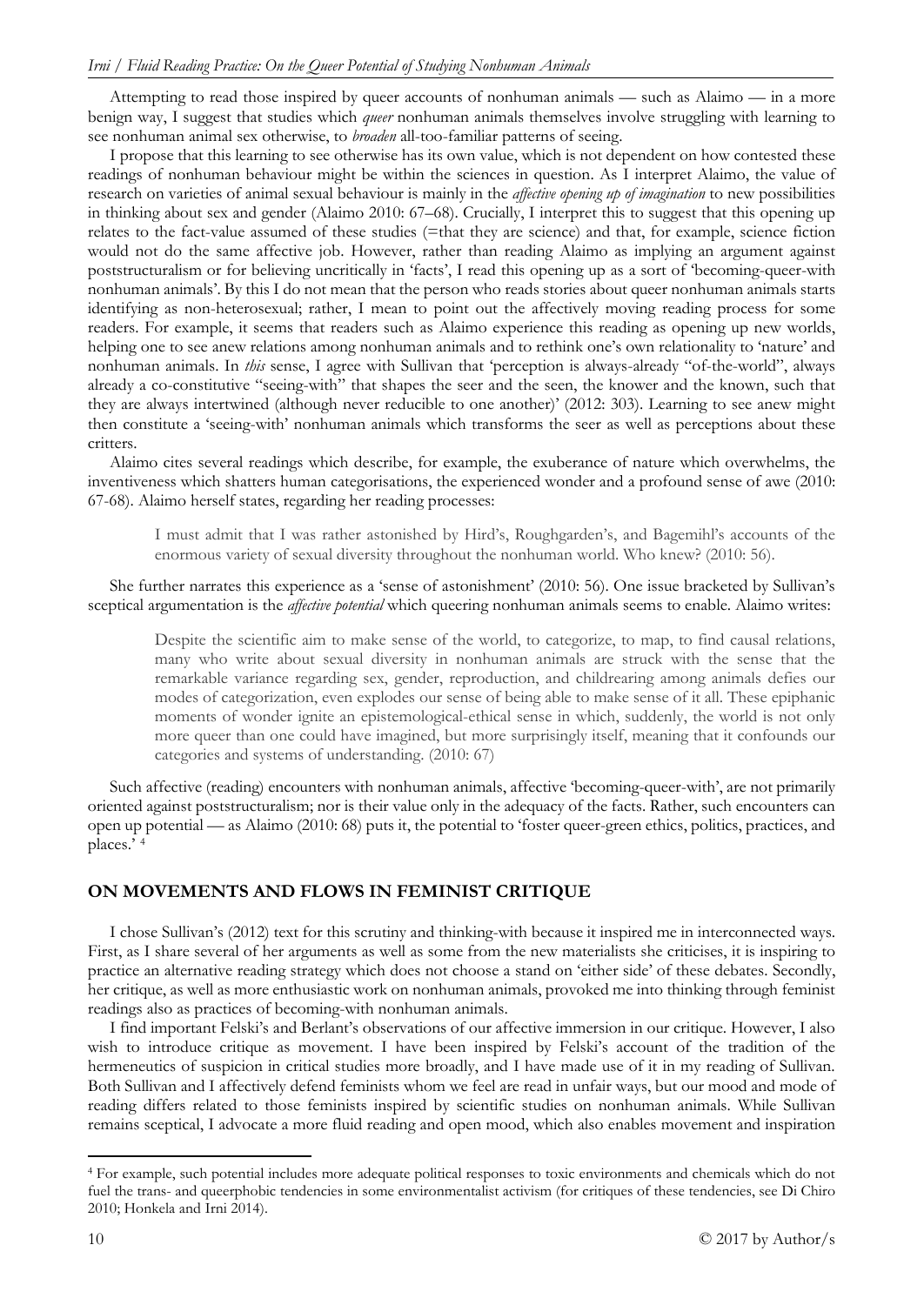between new materialisms and poststructuralisms. This fluid reading attempts to account for nuances in the discussed work and avoids merely picking out sentences which enable a certain kind of critique (as I suggest Sullivan does, for example, in her readings of Alaimo and of Barad).

Rather than abandoning critique for 'postcritical' (Felski 2015) reading habits, however, I have here explored a reading strategy — or critique, if you will — which allows moving between and both with and against theories one reads, rather than necessarily sentencing theorists one criticises fully to the 'against' category (as Sullivan seems to do with new materialists). I suggest that such a reading habit, which Felski calls 'suspicious', practised by Sullivan, is not only about suspicious mood. I wish to pay attention to the movement at hand. As Felski argues, a suspicious mode of reading is 'parasitic' and 'could not survive without the very object it condemns'; but simultaneously, suspicious 'critique opens up a gap between itself and its object' (2015: 126). In my interpretation, what is crucial is the building up of (what I see as an unnecessary) gap between the discussed approaches and theorists, the *stopping* of the inspirational movement and flow between various new materialist and poststructuralist approaches.

It is certainly clear by now – because I have also voiced my disagreements with Sullivan – that the fluid reading I advocate does not propose merely to agree or to empathise with the text. While I prefer reading approaches which seek contact and inspiration — movement with — rather than writing only against other feminisms, a 'fluid' critique is not always in agreement. Rather, it attempts to voice disagreements in a more nuanced way; it strives for sensitivity to differences — for example, as nuances and details in argumentation (see Irni 2013b) — and, as already noted, sensitivity to the affectivity involved in reading. As Susan Strickland (1994) has noted, encountering differences and disagreements sometimes includes becoming painfully aware of one's situatedness and perception. However, this process, at least for me, also entails a possibility for affective becoming-with feminist arguments.

As Felski says, finding alternatives to the suspicious reading habit 'would allow us to be surprised by what our colleagues have to say; it would encourage us to pose different questions as well as discover unexpected answers' (2015: 150). This includes colleagues across the humanities and the social and natural sciences and the various ways in which nonhuman animals can be part of feminist theoretical intimacies — animating feminist theory, as I argue, for example, one finds in Hird and Alaimo. Indeed, in several ways, nonhuman animals are important for feminist scholarship and politics. Even if scientific accounts of nonhuman animals cannot always be taken as 'facts' which should or can guide feminist politics, it is important to acknowledge which nonhuman animal bodies are embodied in which facts and with what consequences (both to the animals themselves and to our scientific conceptualisations of sex and race). In this paper, I have considered it affectively important to learn to see the diversity of sex 'in nature'. Like Alaimo (2010), I wish to see more queer-green collaborations, which such readings may effect. It is important to avoid interpreting nonhuman alterity merely in our own terms, as Sullivan (2012: 305) stresses, *and*, as Alaimo (2010: 60) suggests, to learn to recognise nonhuman animals as themselves 'cultural beings' and as otherthan-resource, for both our theorisation and our practices.

### **ACKNOWLEDGEMENTS**

I thank Turku Institute for Advanced Studies (TIAS) for funding the writing of this manuscript, as well as the editors of this special issue for constructive and helpful comments.

#### **REFERENCES**

Ahmed, S. (2000). *Strange Encounters. Embodied Others in Post-Coloniality*. London: Routledge.

- Ahmed, S. (2008). Open Forum, Imaginary Prohibitions: Some Preliminary Remarks on the Founding Gestures of the 'New Materialism.' *European Journal of Women's Studies,* 15(1), pp. 23-39. <https://doi.org/10.1177/1350506807084854>
- Alaimo, S. (2010). Eluding capture: The Science, culture, and pleasure of "queer" animals. In: C. Mortimer-Sandilands and B. Erickson, eds., *Queer Ecologies. Sex, Nature, Politics, Desire* (pp. 51-72). Bloomington: Indiana University Press.
- Alaimo, S. and Hekman, S. (2008). Introduction: Emerging Models of Materiality in Feminist Theory. In: S. Alaimo and S. Hekman, eds., *Material Feminisms* (pp. 1-19). Bloomington & Indianapolis: Indiana University Press.
- Barad, K. (2003). Posthumanist Performativity: Toward an Understanding of How Matter Comes to Matter. *Signs: Journal of Women in Culture and Society,* 28(3), pp. 801-831.
- Barad, K. (2007). *Meeting the Universe Halfway: Quantum Physics and the Entanglement of Matter and Meaning.* Durham, NC: Duke University Press.
- Bennett, J. (2010). *Vibrant Matter. A political ecology of things.* Durham and London: Duke University Press.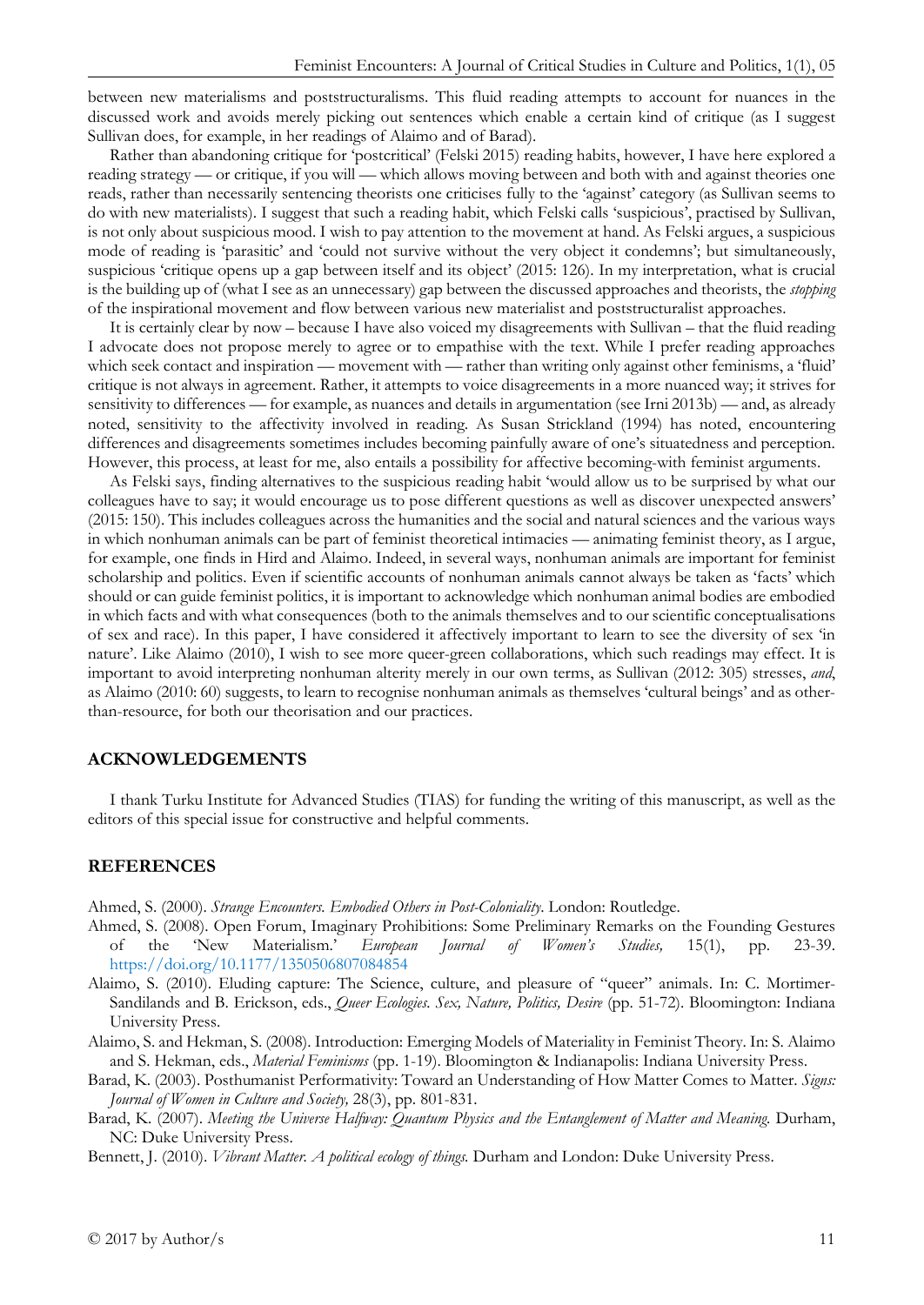- Birke, L. (2003). Shaping Biology: Feminism and the Idea of 'the Biological.' In: S.J. Williams, L. Birke and G.A. Bendelow, eds., *Debating Biology: Sociological Reflections on Health, Medicine and Society* (pp. 39–52). London: Routledge.
- Birke, L., Bryld, M. and Lykke, N. (2004). Animal Performances. An Exploration of Intersections between Feminist Science Studies and Studies of Human/Animal Relationships'. *Feminist Theory,* 5(2), pp. 167-183. <https://doi.org/10.1177/1464700104045406>
- Chris, C. (2006). *Watching Wildlife.* Minneapolis: University of Minnesota Press.
- Di Chiro, G. (2010). Polluted Politics? Confronting Toxic Discourse, Sex Panic, and Eco-Normativity. In: C. Mortimer-Sandilands and B. Erickson, eds., *Queer Ecologies. Sex, Nature, Politics, Desire* (pp. 199-230). Bloomington and Indianapolis: Duke University Press.
- Felski, R. (2015). *The Limits of Critique.* Chicago and London: The University of Chicago Press.
- Grosz, E. (2011). *Becoming Undone. Darwinian Reflections on Life, Politics, and Art*. Durham and London: Duke University Press.
- Haraway, D. (2008). *When Species Meet.* Minneapolis: University of Minnesota Press.
- Haraway, D. (2016). *Staying with the Trouble. Making Kin in the Chthulucene.* Durham and London: Duke University Press.
- Hemmings, C. (2011). *Why Stories Matter. The Political Grammar of Feminist Theory.* Durham, NC and London: Duke University Press.
- Hemmings, C. (2013). Considering Emma. *European Journal of Women's Studies*, 20(4), pp. 334-346. <https://doi.org/10.1177/1350506813502022>
- Hird, M. (2008). Animal Trans. In: N. Giffney and M. Hird, eds., *Queering the Non/Human* (pp. 227-247). Farnham: Ashgate.
- Hird, M. (2009a). *The Origins of Sociable Life: Evolution after Science Studies*. Basingstoke: Palgrave MacMillan.
- Hird, M. (2009b). Feminist engagements with matter. *Feminist Studies*, 35(2), pp. 329-346.
- Hird, M. (2012). Digesting difference: metabolism and the question of sexual difference. *Configurations: a Journal of Literature, Science, and Technology,* 20(3), pp. 213-237, 342.<https://doi.org/10.1353/con.2012.0019>
- Hird, M. and Roberts, C. (2011). Feminism Theorises the Nonhuman. *Feminist Theory,* 12(2), pp. 109-117. <https://doi.org/10.1177/1464700111404365>
- Honkela, N. and Irni, S. (2014). Hormonaalisesti vaikuttavat ympäristökemikaalit ja kestävyyden etiikka. In: S. Irni, M. Meskus and V. Oikkonen, eds., *Muokattu elämä: teknotiede, sukupuoli ja materiaalisuus* (pp. 380-411). Tampere: Vastapaino.
- Irni, S. (2013a). The Politics of Materiality. Affective Encounters in a Transdisciplinary Debate. *European Journal of Women's Studies,* 20(4), pp. 347-360.<https://doi.org/10.1177/1350506812472669>
- Irni, S. (2013b). Kun jälkistrukturalismi kohtaa luonnontieteistä inspiroituneen uusmaterialismin: Herkän luennan harjoitus. *Naistutkimus – Kvinnoforskning*, 26(4), pp. 5-16.
- Kirby, V. (2011). *Quantum Anthropologies: Life at Large.* Durham, NC: Duke University Press.
- Kontturi, K. (2014). Taide, tekniikka ja radikaali prosessiajattelu. In: S. Irni, M. Meskus and V. Oikkonen, eds., *Muokattu elämä: teknotiede, sukupuoli ja materiaalisuus* (pp. 412-435). Tampere: Vastapaino.
- Kulick, J. (1997). Är måsar lesbiska? om biologins relevans för mänskligt beteende. *Res publica*, 35/36(1/2), pp. 221-232.
- Lykke, N. (2004). Women's/gender/feminist studies: A post-disciplinary discipline? In: R. Braidotti, E. Just and R. Mensink, eds., *The Making of European Women's Studies* (pp. 91-102). Utrecht: Utrecht University/Athena.
- Oksala, J. (2011). How is Feminist Metaphysics Possible? *Feminist Theory,* 12(3), pp. 281- 296. <https://doi.org/10.1177/1464700111417667>
- Pulkkinen, T. (2011). J.V. Snellman poliittisena ajattelijana siveellisyys. In: T. Pulkkinen and A. Sorainen, eds., *Siveellisyydestä seksuaalisuuteen: poliittisen käsitteen historia* (pp. 36-55). Helsinki: Suomalaisen Kirjallisuuden Seura.
- Rotkirch, A. (2003). Naturligtvis? Moderskap, essentialism och evolutionsteori. *Naistutkimus – Kvinnoforskning,* 16(3), pp. 33-47.
- Roy, D. (2008). Asking Different Questions. Feminist Practices for the Natural Sciences. *Hypatia,* 23(4), pp. 134- 157.
- Satzinger, H. (2012). The Politics of Gender Concepts in Genetics and Hormone Research in Germany, 1900– 1940. *Gender & History,* 24(3), pp. 735-754.
- Strickland, S. (1994) Feminism, Postmodernism and Difference. In: K. Lennon and M. Whitford, eds., *Knowing the Difference. Feminist Perspectives in Epistemology* (pp. 265-274). London: Routledge.
- Sullivan, N. (2012). The Somatechnics of Perception and the Matter of the Non/human: A Critical Response to New Materialism. *European Journal of Women's Studies,* 19(3), pp. 299-313. <https://doi.org/10.1177/1350506812443477>
- Weil, K. (2012). *Thinking Animals. Why Animal Studies Now?* New York: Columbia University Press.